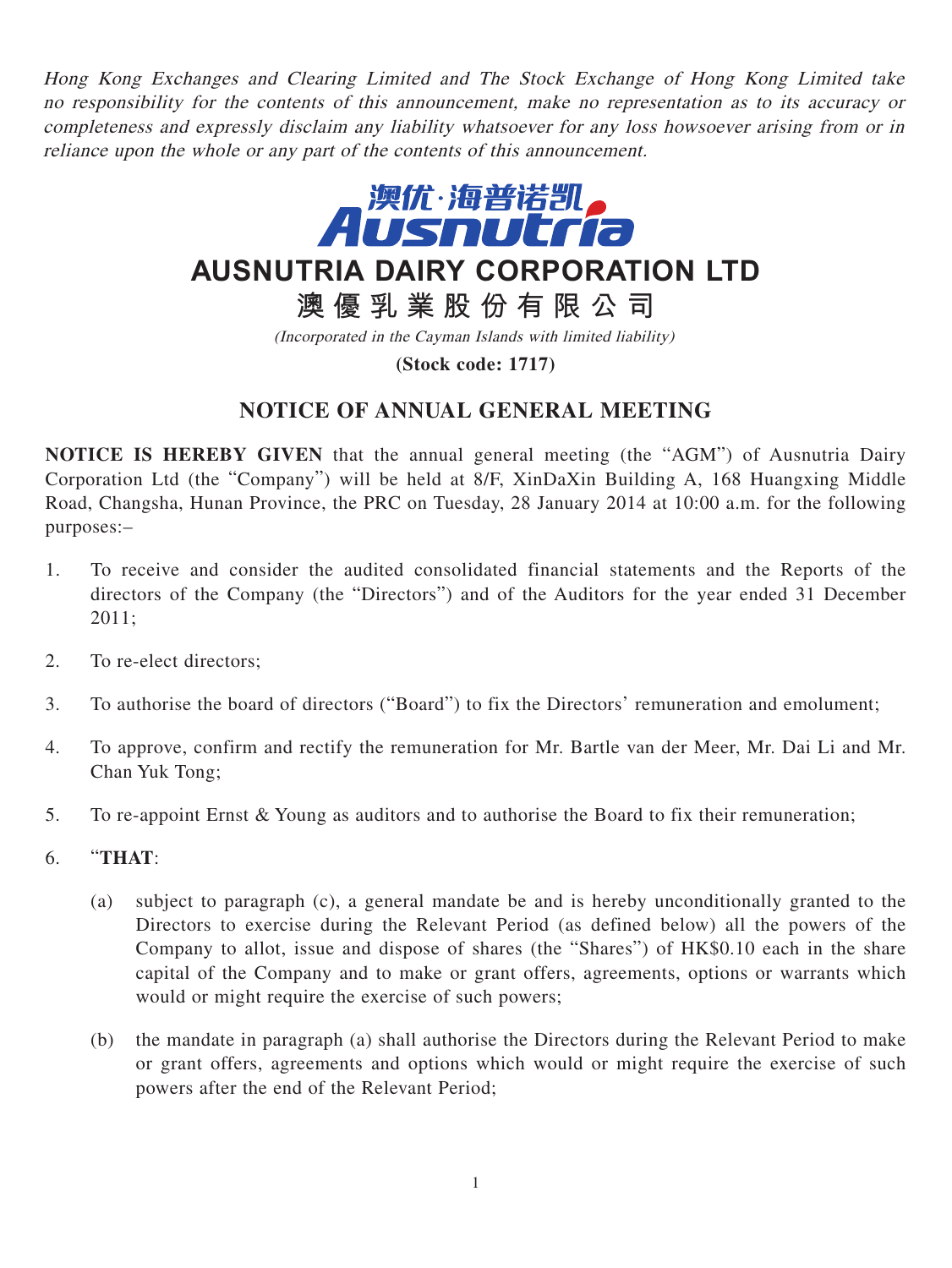- (c) the aggregate nominal value of share capital allotted or agreed conditionally or unconditionally to be allotted (whether pursuant to an option or otherwise) by the Directors pursuant to the mandate in paragraph (a), otherwise than pursuant to (i) a Rights Issue (as defined below), or (ii) any option scheme or similar arrangement for the time being adopted for the grant or issue to the officers and/or employees of the Company and/or any of its subsidiaries of shares or rights to acquire shares of the Company or (iii) any scrip dividend or similar arrangement pursuant to the articles of association of the Company from time to time, or (iv) any issue of Shares upon the exercise of rights of subscription or conversion under the terms of any warrants of the Company or any securities which are convertible into Shares, shall not exceed twenty per cent (20%) of the aggregate nominal amount of the share capital of the Company in issue at the date of this Resolution and the said mandate shall be limited accordingly; and
- (d) for the purpose of this Resolution:

"Relevant Period" means the period from the passing of this Resolution until whichever is the earliest of:

- (i) the conclusion of the next annual general meeting of the Company unless the mandate is renewed either unconditional or subject to conditions by ordinary resolution passed at that meeting;
- (ii) the expiration of the period within which the next annual general meeting of the Company is required by the articles of association of the Company or the applicable laws of the Cayman Islands to be held; or
- (iii) the passing of an ordinary resolution by the shareholders of the Company in a general meeting revoking or varying such mandate.

"Rights Issue" means an offer of Shares open for a period fixed by the Directors to holders of Shares or any class thereof on the register on a fixed record date in proportion to their then holdings of such Shares or class thereof (subject to such exclusion or other arrangements as the Directors may deem necessary or expedient in relation to fractional entitlements or having regard to any jurisdiction outside Hong Kong any restrictions or obligations under the laws of, or the requirements of any recognised regulatory body or any stock exchange in, any territory outside Hong Kong)."

> Yours faithfully By Order of the Board **Ausnutria Dairy Corporation Ltd Yan Weibin** Chairman

Changsha City, China, 24 December 2013